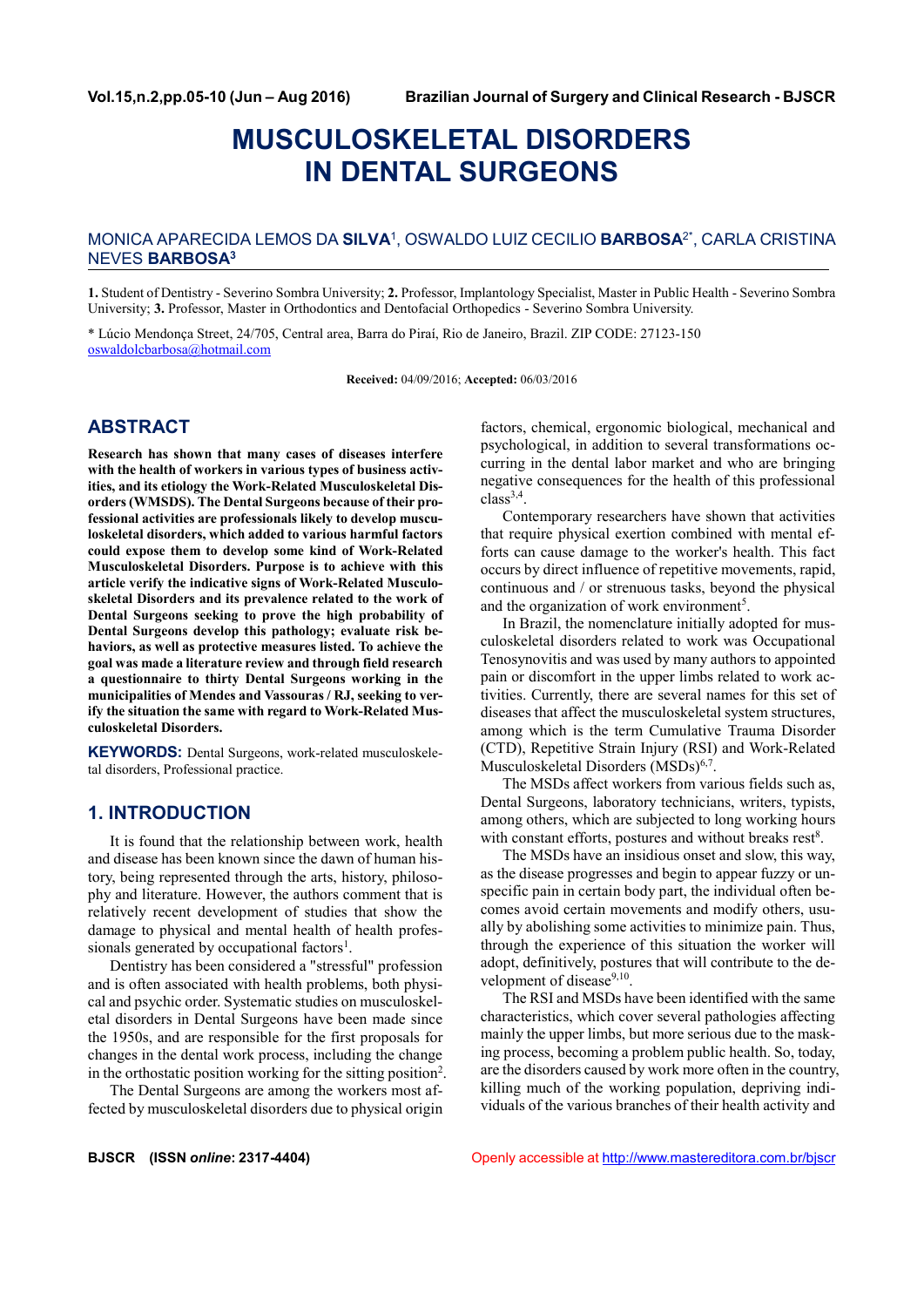#### work capacity<sup>5,11</sup>.

Dental Surgeons, to achieve the best results, take positions that guarantee them the best of the operative field visibility, accuracy and mobility of hands, including working with the arms raised and without support; such conditions exacerbate the musculoskeletal system disorders. Thus, this search for excellence just becoming more important for the professional to care for their own health, contributing to the development of various pathological changes<sup>12,13</sup>. Another factor that should be highlighted, for contributing to poor posture during the dental procedure, even though modern and sophisticated equipment is used, is the field of work that, in most cases, is below the eye level of the Dental Surgeon, what makes the professional stay with the head tilted forward with rounded shoulders, such a position can cause weakening and stretching the muscles of the shoulder blades (trapezius, scapula levator, major and minor rhomboids, anterior serratus, minor pectoralis). The scapulas tend to move away from the spine, leading to a posture of rounded shoulders. Furthermore, scalene, sternocleidomastoid and pectoralis become short and tight by pulling the head forward. Ligaments and muscles will adapt to this new situation, making the correct posture becomes uncomfortable. Improper posture of the head and shoulders also increases the force on the upper cervical muscles (upper trapezius and scapula levator) and on the vertebral discs, which may result in ischemia and muscle pain, there is also risk of degeneration of the discs<sup>14,15,16</sup> .

Since the physical effort required during dental practice is mild, repeated at high speed by the hands and fingers. However, at the same time requires an improper posture and static overloading the remaining segments, which occurs when a limb is maintained, with little or no movement, a position which deviates from the neutral zone of the biomechanical forces relationship, or against gravity, or when the muscular activity cannot revert to zero<sup>7</sup>.

The changes in traditional dentistry labor market made the stressful profession, contributing to the emergence of diseases such as MSDs, health professionals. These changes are caused by the current healthcare system in Brazil, popularity of group dental systems, opening new faculties in the area, increasing the supply of professionals in the labor market and decreased purchasing power. Together, these factors lead the practitioner to an increase in their working hours, exceeding the limits of the body, bringing as a result of a musculoskeletal overload and/ or emotional stress<sup>10,17,18</sup>.

In order to prevent these problems, we see that the correct posture to the Dental Surgeon during the performance of their duties, is sitting as far back as possible in his seat, looking for a vertical and symmetrical position of the torso, keeping your arms at and next to the trunk. The angle between the thigh and leg to be about 110º, with legs slightly apart from one another. Regarding the visual field, this should be at a height that allows the formation of an angle of 10º to 25º between the forearm and the ground. The eyes of the Dental Surgeon should meet perpendicular to the operative field, maintaining a distance 35 to 40 centimeters. The chair patient must meet two main requirements: accommodating the patient in a comfortable position, so that it becomes relaxed during treatment and; allow the Dental Surgeon performs his work ergonomically correct way. With regard to the work material, the tools should be at hand, above the waist and below the shoulders level, avoiding flexion and extension movements that favor the development of MSDs. Finally, your back should be supported in the lumbar back of the chair, the height of the upper portion of the pelvis, allowing an upright back<sup>19,20,21,22,23</sup>.

This article is justified since dentistry as a profession has evolved greatly, especially in recent decades, so the intense practice of dental services provides a very great physical wear to the Dental Surgeon, making it very vulnerable to various musculoskeletal problems, as MSDs. This study aims to determine the indicative signs of MSDs and their prevalence related to the work of Dental Surgeons seeking to prove the high probability of Dental Surgeons develop this pathology; evaluate the risk of conduits, as well as protective measures indicated $24$ .

# **2. MATERIAL AND METHODS**

This is a descriptive epidemiological study aimed to identify the prevalence of musculoskeletal pain in Dental Surgeons who work in Mendes municipalities, Brooms and Barra do Pirai / RJ. The survey was conducted after approval committee of ethics and human research at the University Severino Sombra under number 1.311.439.

The sample size calculation was based on the mean number of Dental Surgeons that are active in the three cities proposed. Established a total sample of 30 distributed Dental Surgeons in proportion to the three cities.

The inclusion criterion was being Dental Surgeon active and live in the cities of Mendes, Vassouras and Barra do Pirai / RJ. The exclusion criterion was not sign the Informed Consent.

The instrument adopted was the "Nordic Questionnaire Musculoskeletal," Portuguese version of Cristina Carvalho Mesquita. The questionnaire is divided into stages: first, it is considered the last 12 months, searching for whether the professional had any problems (such as pain, discomfort or numbness) in the following regions: neck, shoulder, elbow, wrist/ hands, thoracic region, lower back, hips/ thighs, knees, ankles/ feet. In the second stage there is during the last 12 months the respondent had to avoid their normal activities (work, housework or hobbies) because of problems in the above mentioned regions. In the third part there is the dental surgeon interviewed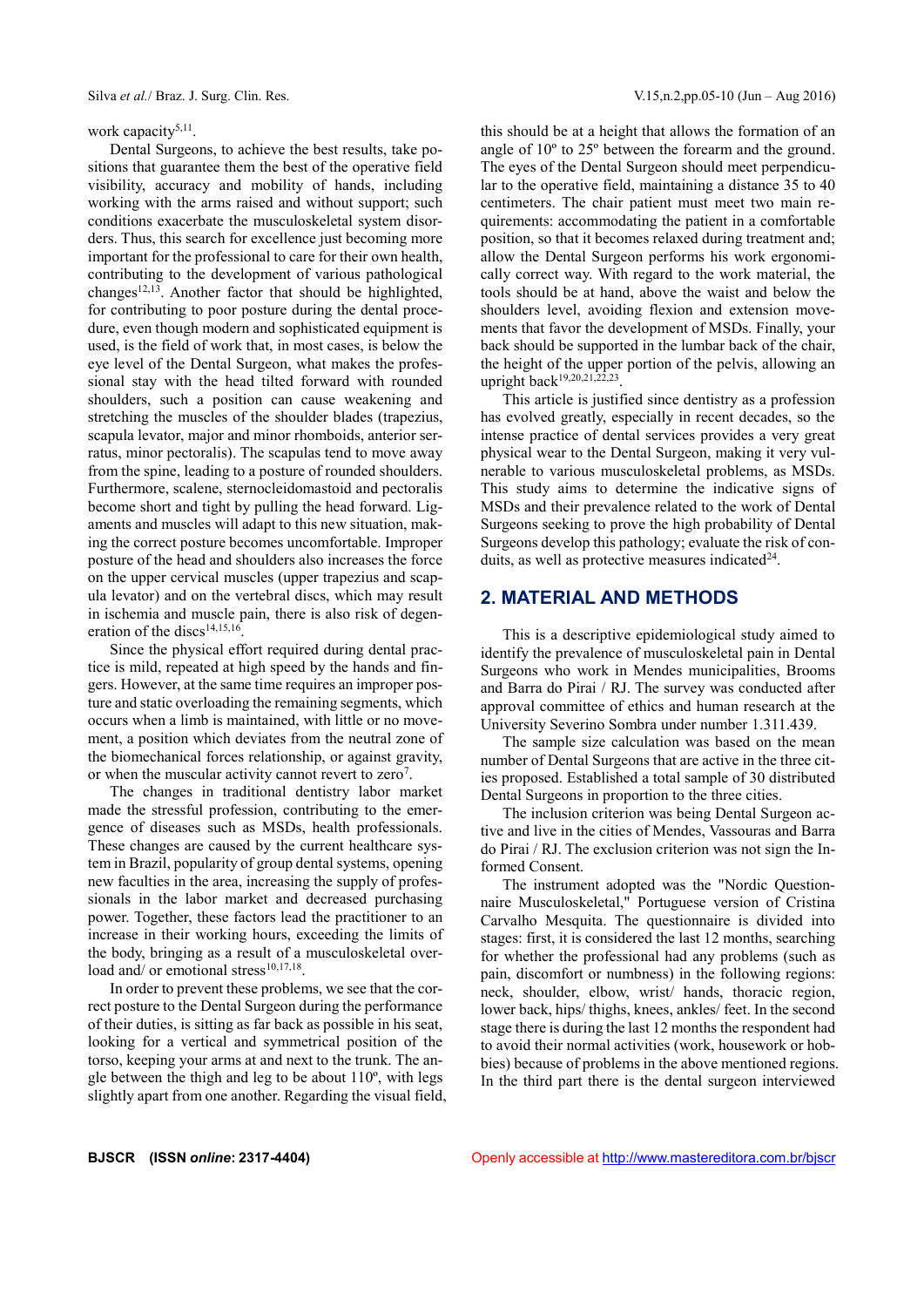had any problems in the last 7 days, in the 120% regions mentioned above. It is a constituent part of the questionnaire a scale so that we can shall measure pain, ranging from index "no pain" to "maximum pain".

Initially, it was made an exploratory analysis of data for evidence of possible \* 60% painful conditions caused by MSDs. Later, there was the descriptive statistics, with prevalence for the following variable: the signs and symptoms of musculoskeletal disorders through the valuation of pain/ discomfort. This analysis was used to check the local prevalence of pain related to the work of the respondents, as well as the time you are going through this discomfort (last twelve months and the last seven days) and the prevalence of pain. Data were con-

densed and analyzed using Stata version 8.2 software (Stata Corporation, College Station, United States) and SPSS 9.0.



# **3. RESULTS**



Ipper 1209

Figure 1. Prevalence of pain, discomfort and numbness in the last 12 months.

When the Dental Surgeons were asked <sup>80%</sup> about the prevalence of pain in the last twelve months, all professionals reported symptoms in any anatomical region, and the lower back was the most prevalent (70.8%), followed by the neck, wrists and hands, as can be given in Figure 1.

To be checked if the frequency of pain one caused normal activities were affected in the last twelve months, 29.1% of respondents reported that frequent pain in the lower back caused had to avoid activities such as work, housework or pas- times, as can be seen in Figure 2.



**Figure 3.** Problems presented in the last seven days.

**BJSCR (ISSN** *online***: 2317-4404)** Openly accessible at http://www.mastereditora.com.br/bjscr



**Figure 2.** Avoid normal activities because of the frequency of pain in the last 12 months.

As regards the problems related to pain in the last seven days in the cited regions, it is observed that most respondents complained of pain in the neck (33.3%), followed by pain in the lower back (25%),

as can be given in Figure 3.

It was found that none of the respondents pointed to be asymptomatic. It was also observed that the correlation, the Spearman test, time profession with the prevalence of musculoskeletal symptoms, there was no association between the variables ( $p = 0.450$ ), ie, the appearance of pain symptoms was inherent the years of professional activity, this actually happens, as all professionals are interviewed in a high productivity period.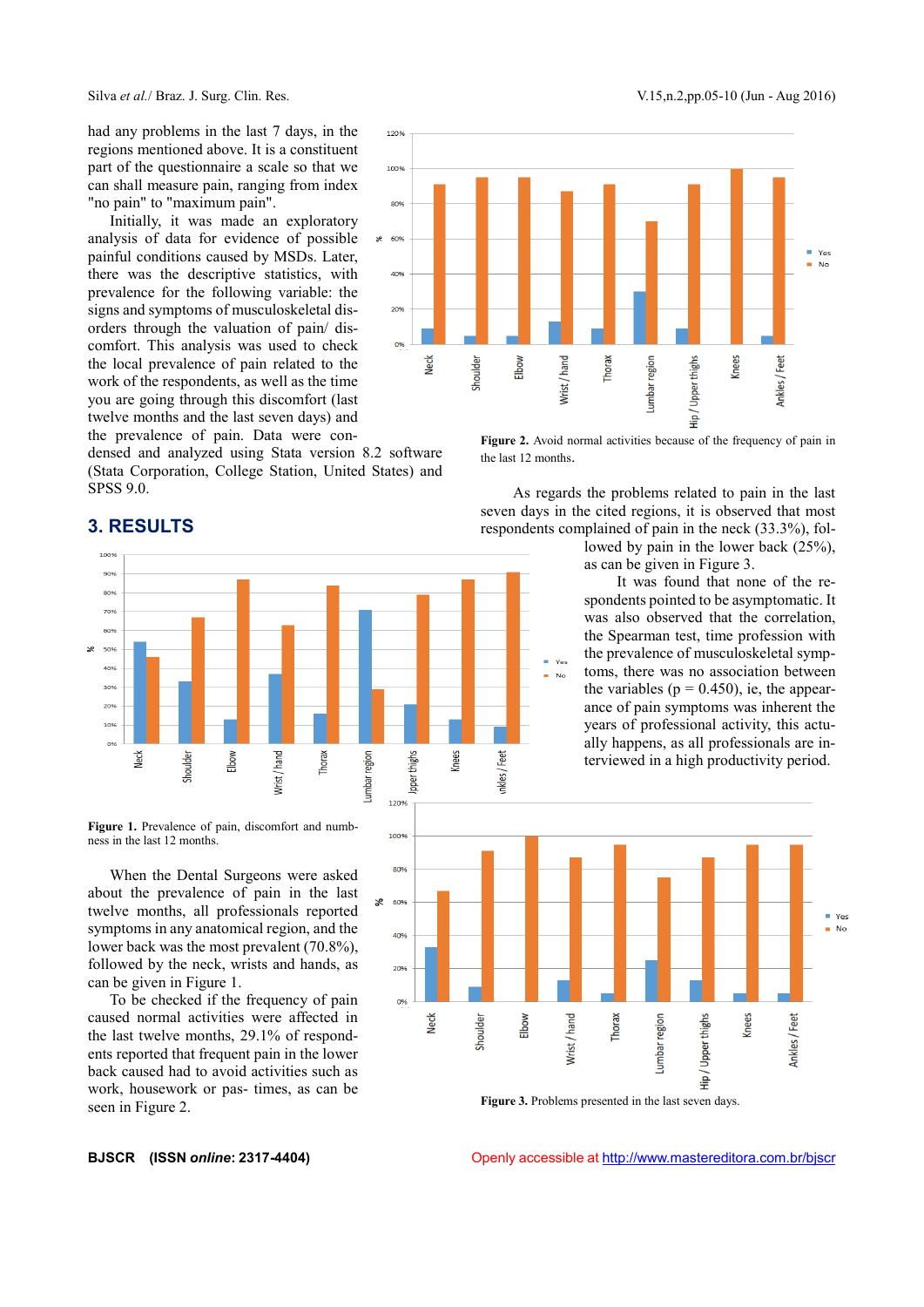As regards the intensity of the perceived pain can be seen in Table 1 that:

| <b>Affected region</b> | Pain level | Percentage |
|------------------------|------------|------------|
| <b>Neck</b>            | 02         | 16.6%      |
|                        | 04         | 16.6%      |
|                        | 10         | 4.1%       |
|                        | 07         | 12,5%      |
|                        | 01         | 4.1%       |
|                        |            |            |
| <b>Shoulder</b>        | 02         | 8.3%       |
|                        | 06         | 8.3%       |
|                        | 07         | 4.1%       |
|                        | 10         | 4.1%       |
|                        | 04         | 4.1%       |
|                        |            |            |
| <b>Elbow</b>           | 06         | 4.1%       |
|                        | 05         | 4.1%       |
|                        |            |            |
| Wrist / hand           | 04         | 4.1%       |
|                        | 01         | 4.1%       |
|                        | 05         | 8.3%       |
|                        | 08         | 8.3%       |
|                        | 06         | 4.1%       |
|                        |            |            |
| <b>Thorax</b>          | 06         | 4.1%       |
|                        | 10         | 4.1%       |
|                        | 07         | 8.3%       |
|                        |            |            |
| <b>Lumbar region</b>   | 06         | 8.3%       |
|                        | 02         | 4.1%       |
|                        | 03         | 16.6%      |
|                        | 10         | 4.1%       |
|                        | 05         | 16.6%      |
|                        | 09         | 4.1%       |
|                        | 07         | 8.3%       |
|                        |            |            |
| Hips/thighs            | 03         | 8.3%       |
|                        | 02         | 8.3%       |
|                        | 06         | 4.1%       |
|                        |            |            |
| <b>Knees</b>           | 03         | 4.1%       |
|                        | 05         | 4.1%       |
|                        | 06         | 4.1%       |
|                        |            |            |
| Ankles / feet          | 02         | 4.1%       |
|                        | 03         | 4.1%       |

It was found that none of the respondents pointed to be asymptomatic. It was also observed that the correlation, the Spearman test, time profession with the prevalence of musculoskeletal symptoms, there was no association between the variables ( $p = 0.450$ ), ie, the appearance of pain symptoms was inherent in years of professional activity, this actually happens, as all professionals are interviewed in a high productivity period.

### **4. DISCUSSION**

It appears that the Dental Surgeon's performance leads him to adopt postures considered as vicious side bends, crunches and extensions during the work, remaining a long sitting. Most often, the way that these positions are made may cause postural changes origin, for example, scoliosis, lordosis and kyphosis. This statement is evident in this study as shown in Table  $1^{1,8}$ .

Warns that human spine does not have a suitable biomechanical model to stay for long periods of sitting, standing, thus, a static posture associated with repetitive motion. Also found in their studies that the relevance, increasing of MSDs in morbidities frame that affect Dental Surgeons, along with the physiological changes that accompany them, may be related to the common practice of these professionals remain seated for long periods. The authors point out that this position generates a pressure increase in vertebral discs, leading to degenerative changes in the spine. The result of these researchers above comes directly against the results of this study and shown in Figure  $1^{2,14}$ .

Discusses that among the Dental Surgeons, the MSDs are mainly due to the physical and visual effort, shifts and movements required for the task to be performed, as well as body position adopted for its realization. They are also often caused because of the use of rotating instruments, since the constant vibration caused by micro motors can propagate by tendons, muscles and bones generating micro lesions.25,26 .

Psychological factors influence the occurrence of poor posture and ergonomic failures during dental service. The dental surgeons are very concerned about the quality of their work and often do not care about posture and ergonomics, as the realization of an inadequate or defective work causes serious damage to the patient and can also adversely affect the image of the professional and in some cases their own dental profession to society $2^7$ .

The rise of MSDs is directly linked to the execution of professional work in awkward postures with repetitive movements associated with long working hours. In this sense, the authors put the Dental Surgeons and professionals that most move away from work for incapacity permanent has rary<sup>4, 14, 25</sup>. The results of the survey for us comes directly against this statement.

The study is evaluating the frequency of MSDs among Dental Surgeons and showed a higher incidence of low back pain among professionals who work mostly sitting than in those who alternate the calls in the sitting position and standing, which led the authors to suggest alternating position in order to avoid this type of damage. However, they found in their studies no significant difference in the prevalence of symptoms among professionals working only sitting (61% with neck pain, 33.3% with shoulder pain, and 88.9% with back pain) those that alternated its position during patient care (58% with neck pain, 52% with shoulder pain and 76% with back pain). This insignificant difference in the results of this study, it was observed by us in our study as can be verified in one table data9,22 .

The study, in Caxias do Sul / RS, in 2008, noted that 98% of Dental Surgeons surveyed reported feeling some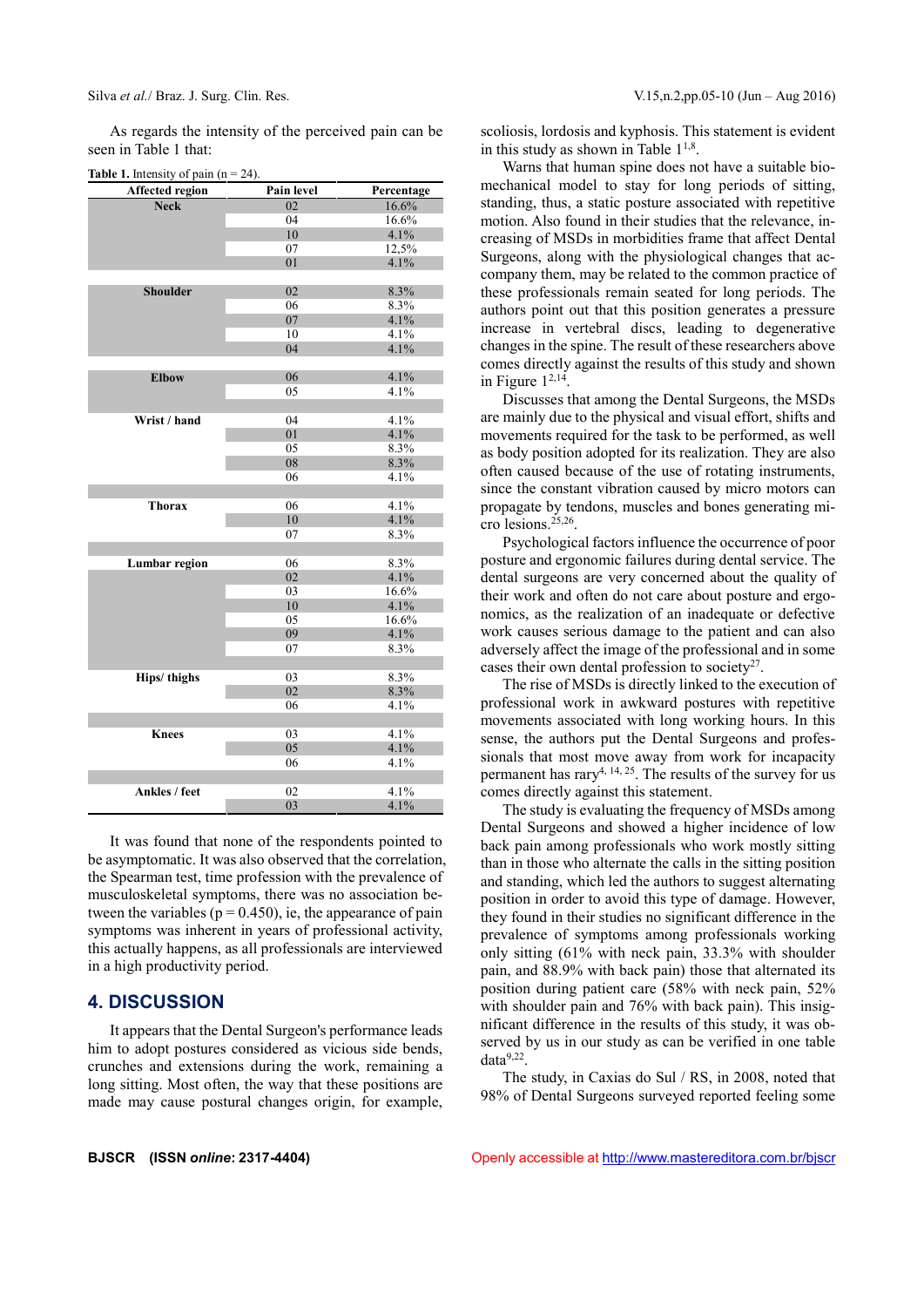pain in the last twelve months in any part of the body. Since, such professionals, the prevalence of symptoms was more musculoskeletal present when compared to the general population  $(62\%)^{23}$ .

In this study it was observed that the regions most painful symptoms were lower back (70.8%) followed by cervical region (54.1%), wrists and hands (37.5%), while he was in line with other studies also point to the high frequency of occurrences of pain and discomfort in different areas of the upper body<sup>2,8,14,25</sup>. However, in another study, it was found that the most affected regions were the cervical (79%), lumbar (73%) and shoulders  $(70\%)^{21}$ .

The studies focused on the age and location of the body where the most MSDs affect the dental surgeon revealed that professionals aged greater than thirty-eight years of age had a higher frequency of pain / discomfort in the neck (44.4 %); shoulders (38.9%), dorsal region (33.3%), arms (27.8%), forearm and lower limbs (22.2%). Already in professionals aged less than 38 years, the highest frequencies were the lower back (47.6%), wrist / hands / fingers (33.3%) and hip  $(9.5\%)^4$ .

The research carried out using the cross-sectional epidemiological method to seek evidence of the relationship between the tasks performed by the Dental Surgeon and [2] the RSI and MSDs, revealed the presence of a statistically significant association between the two sexes and conditions. For the authors, women had more injuries than males in proportion, 67.5% of female dental surgeons and 51% of men had symptoms of musculoskeletal pain, and shoulder/ arm (39.4%), wrist/ hand (18.3%) and neck  $(17.2\%)$  are the most affected regions<sup>5</sup>.

The work environment and musculoskeletal disorders [4] seem to vary by position and gender, corroborating comas ideas was perceived<sup>5</sup>. The prevalece of 94% among women and  $86\%$  among men<sup>28</sup>. In another study there was a report of more pain for women compared to men<sup>29</sup>. This fact may be because women are more prone to emotional stress caused by several factors: a double shift because, culturally, women beyond their professional performance have to perform household chores, taking care of children, take them to school, among others. Another fact that can [6] be detached and the use of contraceptives and hormonal changes during the menstrual cycle. Biologically, women's musculoskeletal development is inferior to men, women have fewer muscle fibers and are less able to store and convert glycogen into useful energy, and has the lowest density and size of bones<sup>5.</sup>

The most commonly found diseases are degeneration [8] of the intervertebral discs of the cervical and lumbar regions of the spine, bursitis, inflammation of the tendon sheaths and arthritis of the hands. The evidence of any injury can be a feeling of heaviness, numbness, pain in specific movement, loss of sensation, tingling, widespread pain at rest, loss of strength and swelling<sup>1</sup>.

## **5. CONCLUSION**

There was a high prevalence of MSDs related work Dental Surgeons Mendes municipalities, Brooms and Barra do Pirai - RJ. There was a high prevalence of musculoskeletal pain, and the lumbar regions, followed by the neck, wrists and hands most affected. It was shown that even before the data presented, the carrying out of further studies on the MSDs that affect this professional category is required. Before the survey results suggest that the Dental Surgeons need information about the mechanisms that contribute to the development of MSDs, so they can choose the best ergonomic equipment, and become aware of the importance of physical exercise to improve the quality life. Without this knowledge dentistry of professionals do not take the basic measures to prevent injuries and cannot thus avoid their incapacitation for the profession.

#### **REFERENCES**

- [1] Graça CC, Araújo TM, Silva CEP. Desordens Músculo esqueléticas em Cirurgiões-Dentistas, Itientibus, Feira de Santana. 2006; 34(2):71-86.
- Nogueira DP. Riscos ocupacionais de dentistas e sua prevenção. Revista Brasileira de Saúde Ocupacional. 1983; 41(11):16-24.
- [3] Helfenstein Júnior M. Distúrbios Osteomusculares Relacionados ao Trabalho. In: Carvalho MP, Lanna CCD, Bértolo MB. Reumatologia **-** Diagnóstico e Tratamento. 3ªedição. Rio de Janeiro: Ed. Guanabara Koogan; 2008. 223- 31.
- Pereira ACVF, Graça CC Prevalência de dor musculoesquelética relacionada ao trabalho em cirurgiões-dentistas atuantes na rede do Sistema Único de Saúde (SUS) no Município de Camaçari- BA. 2008 [Internet]. [acesso 12 mar. 2016] Disponível em: http://ergonet.com.br/downlond/ler-dentistas.pdf.
- [5] Regis Filho GI, Michels G, Sell I. Lesões por esforços repetitivos/distúrbios osteomusculares relacionados ao trabalho em cirurgiões-dentistas. Revista Brasileira de Epidemiologia. 2006; 9(3):346-59.
- [6] Scliar M. Do Mágico ao Social. 2ªedição.São Paulo: Editora Senac; 2002.
- [7] Brasil. Ministério da Saúde. Secretaria de Atenção à Saúde. Protocolos de Atenção Integral à Saúde do Trabalhador de Complexidade Diferenciada. [Internet] 2006 [acesso em 2016jan 03]. Disponível em: <bvsms.saude.gov.br/bvs/publicacoes/protocolo\_ler\_dort.pdf>.
- Ulbricht C. Considerações Ergonômicas Sobre a Atividade de Trabalho de um Cirurgião-Dentista: Um Enfoque Sobre as LER/DORT. [Dissertação] Florianópolis: Universidade Federal de Santa Catarina. 2000.
- [9] Shrestha BP, Singh GK, Niraula SR Work Related Com plaints Among Dentists.J Nepal Med Assoc. 2008; 47(170):77-81.
- [10] Fernandes AMO, Guimarães ZS. Saúde-doença do trabalhador: um guia para os profissionais. Goiânia: AB Editora. 2007.

**BJSCR (ISSN** *online***: 2317-4404)** Openly accessible at http://www.mastereditora.com.br/bjscr